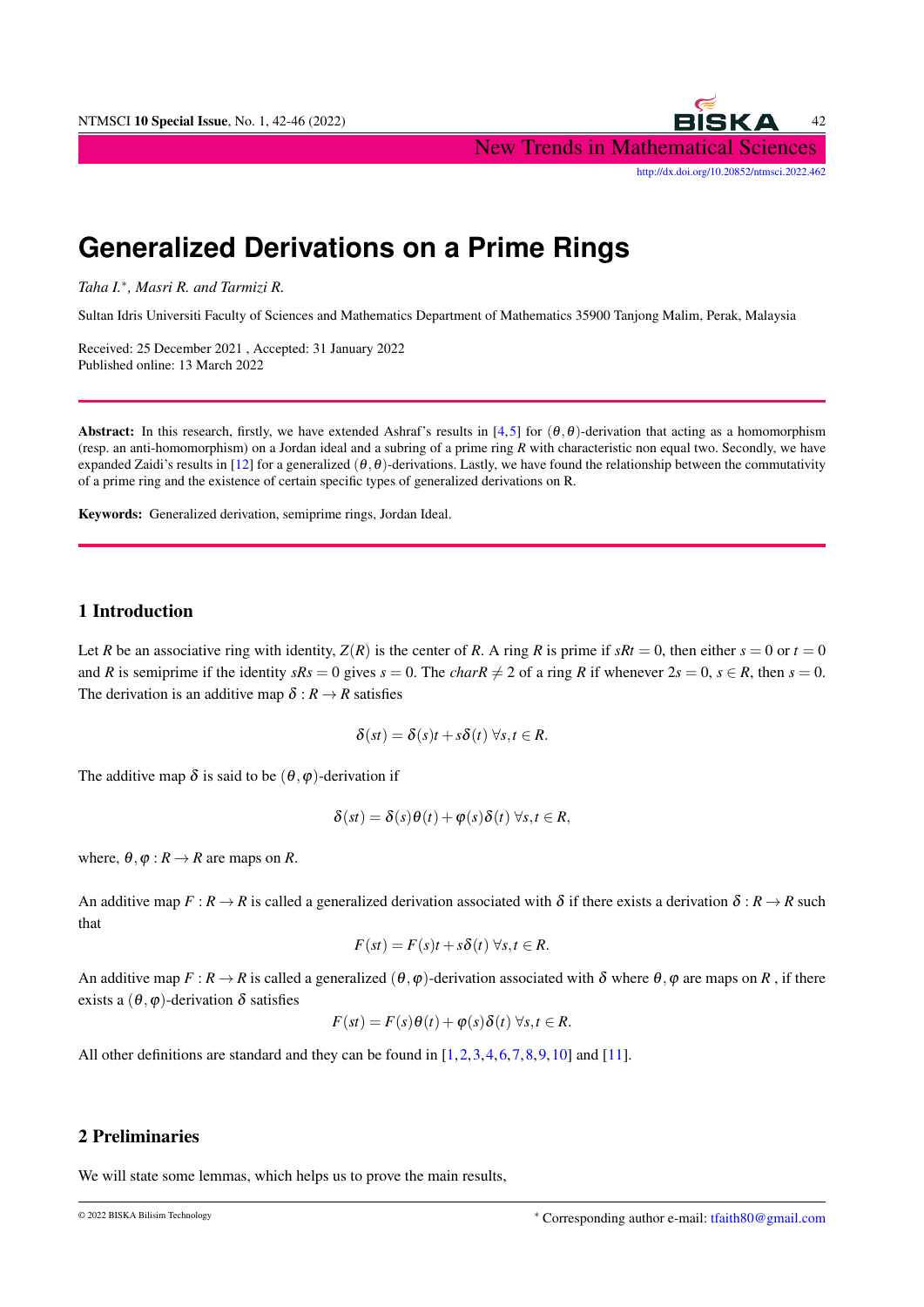**Lemma 1.***[\[12,](#page-4-2) Lemma 2-5] Let*  $V \neq \{0\}$  *be a Jordan ideal of a prime ring R. If* 

$$
rV = \{0\} \text{ or } Vr = \{0\}, r \in R, \text{ then } r = 0.
$$

<span id="page-1-2"></span>**Lemma 2.***[\[12,](#page-4-2) Lemma 2-6] Let*  $V \neq \{0\}$  *be a Jordan ideal of a prime ring R of charR*  $\neq$  2*. If sVt* =  $\{0\}$ *, then s* = 0 *or*  $t = 0$ .

<span id="page-1-3"></span>**Lemma 3.***[\[12,](#page-4-2) Lemma 2-7] Let*  $V \neq \{0\}$  *be a Jordan ideal of a prime ring R of charR*  $\neq$  2*. Then the commutativity of V gives that*  $V \subseteq Z(R)$ *.* 

#### 3 Generalized  $(\theta, \theta)$ -derivation

Now we will generalize Zaidi's theorem [\[12\]](#page-4-2) to left  $(\theta, \theta)$ -derivations that acting as a homomorphism (resp. an antihomomorphism) on a Jordan ideal  $V \neq \{0\}$  and subring of a prime ring *R* of *charR*  $\neq$  2.

**Theorem 1.***If*  $V \neq \{0\}$  *is a Jordan ideal and subring of a prime ring R of a charR*  $\neq 2$  *and*  $\theta$  *an automorphisms on R and*  $δ$  *is a left*  $(θ, θ)$ -derivation of R which is acting as a homomorphism (resp. an anti-homomorphism) on V. Then  $δ = 0$  or  $V \subseteq Z(R)$ .

*Proof.*Assume that δ acting as a homomorphism on *V*, where *V* is not contained in the center of *R*. Thus

$$
\delta(st) = \delta(s)\delta(t) = \delta(s)\theta(t) + \theta(s)\delta(t) \,\forall s, t \in V. \tag{1}
$$

<span id="page-1-1"></span>Now substituting in the identity [\(1\)](#page-1-0) *t* by  $tr, r \in V$ , then

$$
\delta(str) = \delta(s)\theta(t)\theta(r) + \theta(s)(\delta(t)\theta(r) + \theta(t)\delta(r)) = \delta(s)(\delta(t)\theta(r) + \theta(t)\delta(r)).
$$

From [\(1\)](#page-1-0) we get  $(\delta(s) - \theta(s))\theta(t)\delta(r) = 0$ . Thus  $\theta^{-1}(\delta(s) - \theta(s))t\theta^{-1}\delta(r) = 0$ . Hence  $\theta^{-1}(\delta(s) - \theta(s))V\theta^{-1}\delta(r) = 0$ . {0}. From lemma (2-2), we have  $\delta(s) - \theta(s)$  or  $\delta(r) = 0$ . Let  $\delta(r) = 0$  and using lemma (2-3), we conclude that  $\delta = 0$ . Now let  $\delta(s) - \theta(s) = 0$ , then from the identity [\(1\)](#page-1-0)

<span id="page-1-4"></span><span id="page-1-0"></span>
$$
\theta(s)\delta(t) = 0. \tag{2}
$$

Substituting *s* in the identity [\(2\)](#page-1-1) by *sr*, we get  $\theta(s)\theta(r)\delta(t) = 0$ . Hence  $sr\theta^{-1}(\delta(t)) = 0$ , then  $sV\theta^{-1}(\delta(t)) = \{0\}$ . Using lemma [\(2\)](#page-1-2) we have  $s = 0$  or  $\delta(t) = 0$ , since  $V \neq \{0\}$ , then  $\delta(t) = 0$ . Thus by lemma [\(3\)](#page-1-3)  $V \subseteq Z(R)$ . Assume that  $\delta$  is acting as an anti-homomorphism on a Jordan ideal  $V \neq \{0\}$  of *R* where *V* is not contained in the center of *R*. Hence

<span id="page-1-5"></span>
$$
\delta(st) = \delta(ts) = \delta(t)\delta(s) = \delta(s)\theta(t) + \theta(s)\delta(t) \,\forall s, t \in V. \tag{3}
$$

Substituting *s* by *st* in [\(3\)](#page-1-4), then

$$
(\delta(s)\theta(t)+\theta(s)\delta(t))\theta(t)+\theta(s)\theta(t)\delta(t)=\delta(t)(\delta(s)\theta(t)+\theta(s)\delta(t)).
$$

Then from [\(3\)](#page-1-4) we get

<span id="page-1-6"></span>
$$
\theta(s)\theta(t)\delta(s) = \delta(t)\theta(s)\delta(t). \tag{4}
$$

Now, replace *s* by *cs* in identity [\(4\)](#page-1-5), then

$$
\theta(c)\theta(s)\theta(t)\delta(s) = \delta(t)\theta(c)\theta(s)\delta(t) \,\forall c, s, t \in V. \tag{5}
$$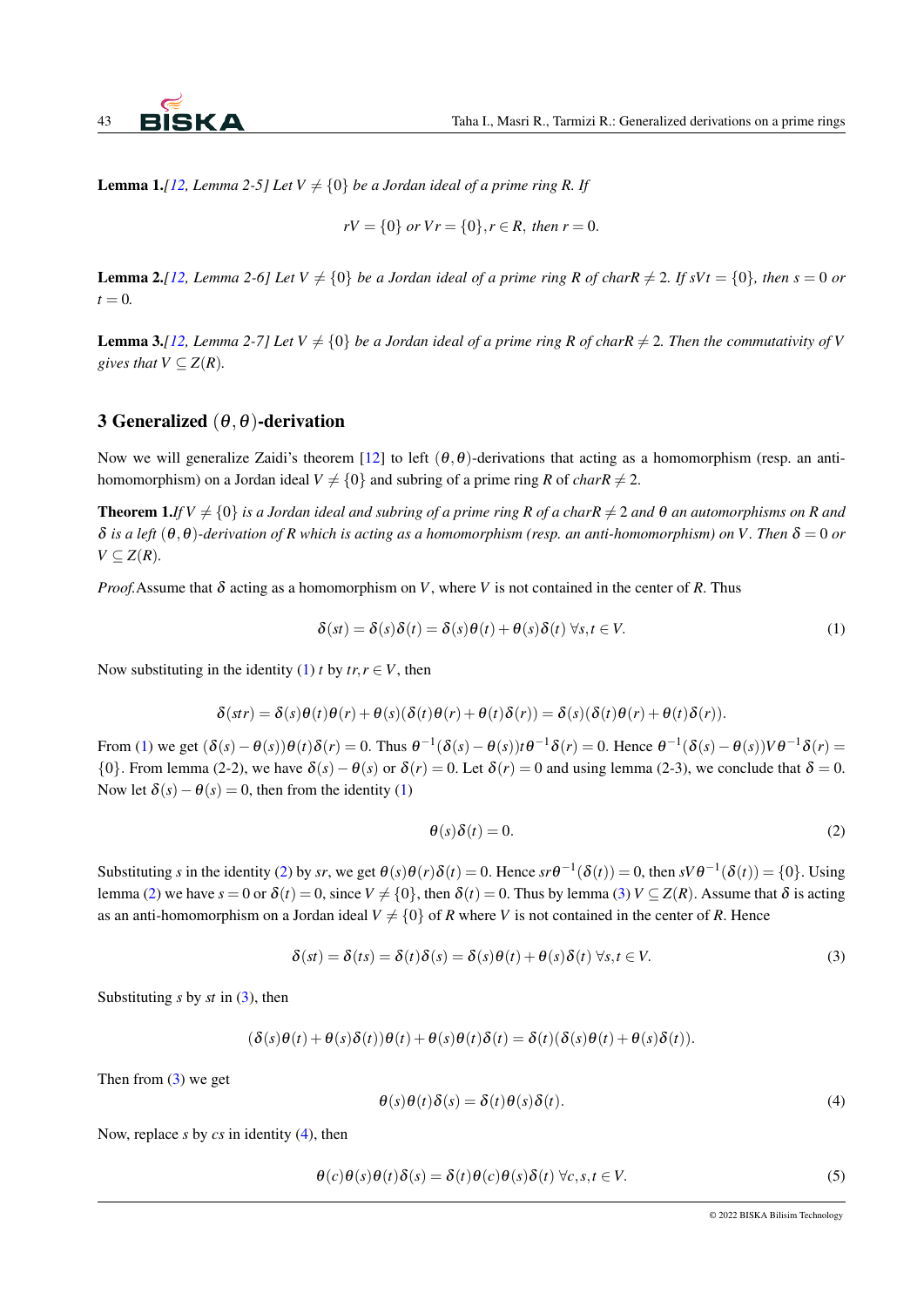Concerning [\(4\)](#page-1-5), then [\(5\)](#page-1-6) gives that  $[\delta(t), \theta(c)]\theta(s)\delta(t) = 0$ . Thus

<span id="page-2-0"></span>
$$
\theta^{-1}[\delta(t), \theta(c)]s\theta^{-1}(\delta(t)) = 0.
$$

Equivalently,  $\theta^{-1}[\delta(t), \theta(c)]V\theta^{-1}(\delta(t)) = 0$ . From lemma[\(2\)](#page-1-2) conclude that  $[\delta(t), \theta(c)] = 0$ or  $\delta(t) = 0$ . Let  $\delta(t) = 0$ and using lemma [\(3\)](#page-1-3), we conclude that  $\delta = 0$ . Now let

$$
[\delta(t), \theta(c)] = 0,\t\t(6)
$$

then replace  $t$  by  $tc$  in identity  $(6)$  we have

$$
0 = [\delta(tc), \theta(c)] = [\delta(t)\theta(c) + \theta(t)\delta(c), \theta(c)]
$$
  
= [\delta(t)\theta(c), \theta(c)] + [\theta(t)\delta(c), \theta(c)]  
= \theta(t)[\delta(c)\theta(c)] + [\theta(t), \theta(c)]\delta(c).

This means

$$
\theta(t)[\delta(c)\theta(c)] + [\theta(t), \theta(c)]\delta(c) = 0.
$$
\n(7)

then replace  $t$  by  $rt$  in identity  $(6)$  we have

$$
[\theta(r), \theta(c)]\theta(t)\delta(c) = 0,
$$

<span id="page-2-1"></span>Thus  $[r, c] \mathbf{t} \theta^{-1}(\delta(c)) = 0$ , equivalently,  $[r, c] \mathbf{V} \theta^{-1}(\delta(c)) = \{0\}$ . From Lemma[\(2\)](#page-1-1) conclude that  $[r, c] = 0$  or  $\delta(t) = 0$ . Assume that

$$
U = \{c \in V : [r, c] = 0 \,\forall r \in V\} \text{and } W = \{c \in V : \delta(c) = 0\}.
$$

Then  $U \subset V$  and  $W \subset V$  as a proper subgroups and  $V = U \cup W$ , hence  $V = U$  or  $V = W$ . Now, if  $V = U$ , then  $[r, c] = 0$ , implies *V* is commutative, then by Lemma [\(3\)](#page-1-3) *V* is contained in the center of *R*, which is contradict with assumption. Hence  $V \subseteq Z(R)$ . Now we will extend theorem [\(1\)](#page-1-0) to generalized  $(\theta, \theta)$ -derivation on R. □

**Theorem 2.** Let  $V \neq \{0\}$  be a Jordan ideal and subring of a prime ring R of a charR  $\neq$  2. Now if  $\theta$  is an automorphisms on  $R$  and  $F: R \to R$  is a generalized  $(\theta, \theta)$ -derivation on R which is acting as a homomorphism (resp. an anti-homomorphism) *on V and associated with*  $\delta$  *. Then*  $\delta = 0$  *or*  $V \subseteq Z(R)$ *.* 

*Proof.* Assume that  $\delta$  acting as a homomorphism on *V* and  $V \nsubseteq Z(R)$ . Thus

$$
F(st) = F(s)F(t) = F(s)\theta(t) + \theta(s)\delta(t) \,\forall s, t \in V.
$$
\n<sup>(8)</sup>

Now substituting in the identity [\(8\)](#page-2-1) *t* by  $tr, r \in V$ , then

$$
F(str) = F(s)\theta(t)\theta(r) + \theta(s)(\delta(t)\theta(r) + \theta(t)\delta(r)) =
$$
  

$$
F(s)(F(t)\theta(r) + \theta(t)\delta(r)).
$$

From [\(1\)](#page-1-0) we get  $(F(s) - \theta(s))\theta(t)\delta(r) = 0$ . Thus  $\theta^{-1}(F(s) - \theta(s))t\theta^{-1}\delta(r) = 0$ . Hence  $\theta^{-1}(F(s) - \theta(s))V\theta^{-1}\delta(r) = 0$ . {0}. From lemma [\(2\)](#page-1-2), we have  $F(s) - \theta(s)$  or  $\delta(r) = 0$ . Let  $\delta(r) = 0$  and using lemma [\(3\)](#page-1-3), we conclude that  $\delta = 0$ . Now let  $F(s) - \theta(s) = 0$ , then

$$
\theta(s)\delta(t) = 0.\tag{9}
$$

substituting *s* in the identity [\(2\)](#page-1-1) by *sr*, we get  $\theta(s)\theta(r)\delta(t) = 0$ . Hence  $sr\theta^{-1}(\delta(t)) = 0$ , then  $sV\theta^{-1}(\delta(t)) = \{0\}$ . Using lemma (2-2) we have  $s = 0$  or  $\delta(t) = 0$ , since  $V \neq \{0\}$ , then  $\delta(t) = 0$ . Thus by lemma (2-3)  $V \subseteq Z(R)$ . Now assume that  $\delta$ 

<sup>© 2022</sup> BISKA Bilisim Technology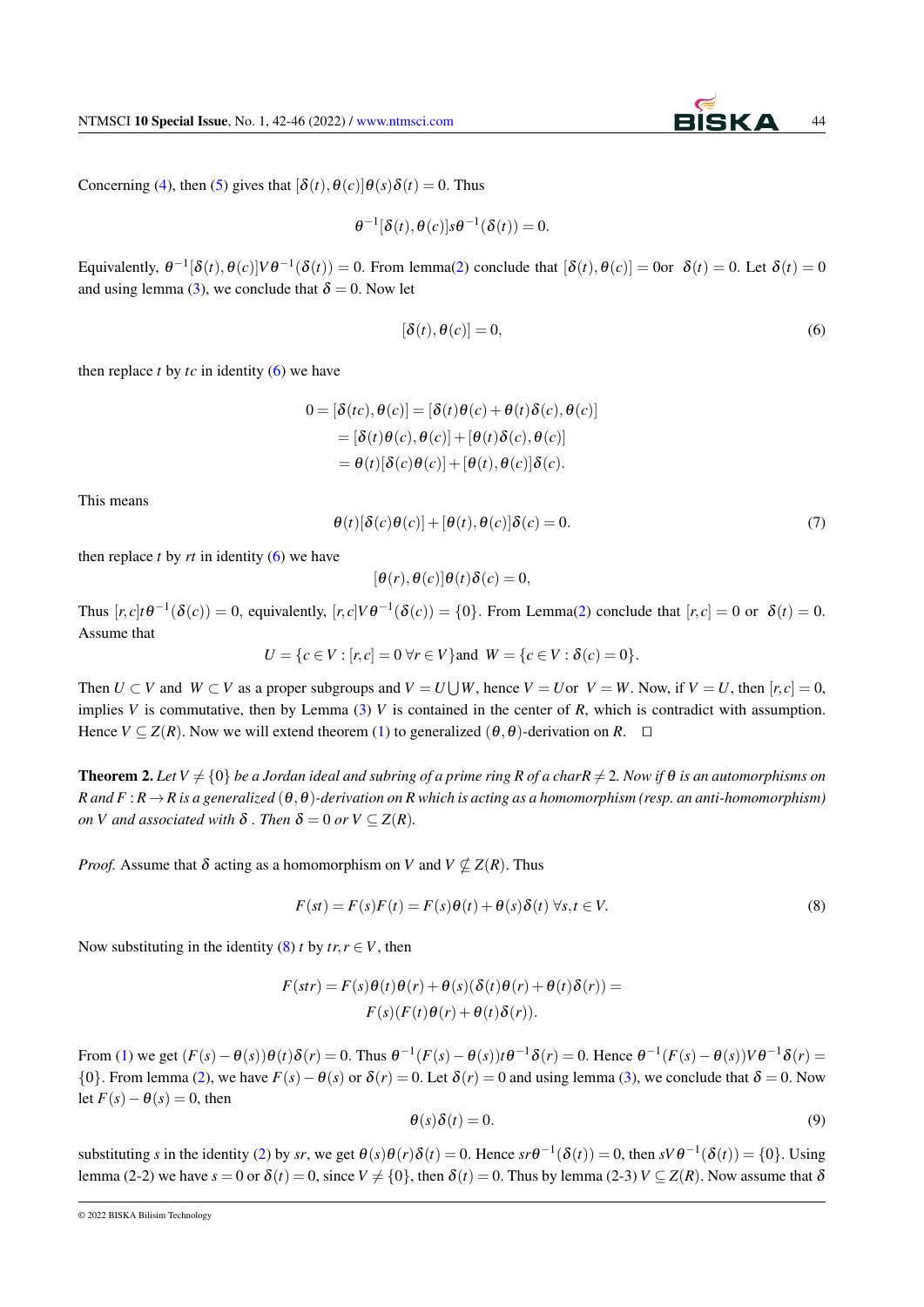

is acting as an anti-homomorphism on a Jordan ideal  $V \neq \{0\}$  of *R* such that *V* is not contained in the center of *R*. Hence

<span id="page-3-1"></span>
$$
F(st) = F(ts) = F(t)F(s) = F(s)\theta(t) + \theta(s)\delta(t).
$$
\n(10)

Substituting *s* by *st* in [\(10\)](#page-3-0), then

$$
(F(s)\theta(t)+\theta(s)\delta(t))\theta(t)+\theta(s)\theta(t)\delta(t))=F(t)(F(s)\theta(t)+\theta(s)\delta(t)).
$$

Then from  $(10)$  we get

<span id="page-3-2"></span><span id="page-3-0"></span>
$$
\theta(s)\theta(t)\delta(t))F(t)\theta(s)\delta(t). \tag{11}
$$

Now, replace *s* by *cs* in identity [\(11\)](#page-3-1), then

<span id="page-3-3"></span>
$$
\theta(c)\theta(s)\theta(t)\delta(s) = F(t)\theta(c)\theta(s)\delta(t) \,\forall c, s, t \in V. \tag{12}
$$

Concerning  $(11)$ , then  $(12)$  gives that

 $[F(t), \theta(c)]\theta(s)\delta(t) = 0.$ 

Thus  $\theta^{-1}[F(t),\theta(c)]s\theta^{-1}(\delta(t)) = 0$ . Equivalently,  $\theta^{-1}[F(t),\theta(c)]V\theta^{-1}(\delta(t)) = 0$ . From lemma (2-2) conclude that  $[F(t), \theta(c)] = 0$  *or*  $\delta(t) = 0$ . Let  $\delta(t) = 0$  and using lemma (2-3), we conclude that  $\delta = 0$ . Now let

<span id="page-3-4"></span>
$$
[F(t), \theta(c)] = 0,\t(13)
$$

then replace  $t$  by  $tc$  in identity [\(13\)](#page-3-3) we have

$$
0 = [F(tc), \theta(c)] = [F(t)\theta(c) + \theta(t)\delta(c), \theta(c)]
$$
  
= [F(t)\theta(c), \theta(c)] + [\theta(t)\delta(c), \theta(c)]  
= \theta(t)[\delta(c)\theta(c)] + [\theta(t), \theta(c)]\delta(c).

This means

$$
\theta(t)[\delta(c)\theta(c)] + [\theta(t), \theta(c)]\delta(c) = 0.
$$
\n(14)

then replace *t* by *rt* in identity [\(14\)](#page-3-4) we have  $[\theta(r), \theta(c)]\theta(t)\delta(c) = 0$ , Thus  $[r, c]t\theta^{-1}(\delta(c)) = 0$ , equivalently,  $[r, c]$  $V \theta^{-1}(\delta(c)) = \{0\}$ , From Lemma[\(2\)](#page-1-1) conclude that  $[r, c] = 0$  or  $\delta(t) = 0$ . Assume that

$$
U = \{c \in V : [r, c] = 0 \,\forall r \in V\} \text{ and } W = \{c \in V : \delta(c) = 0\}.
$$

Then  $U \subset V$  and  $W \subset V$  as a proper subgrops and  $V = U \cup W$ , hence  $V = U$  or  $V = W$ . Now, if  $V = U$ , then  $[r, c] = 0$ , implies *V* is commutative, then by Lemma [\(3\)](#page-1-3) *V* is contained in the center of *R*, which is contradict with assumption. Hence  $V \subset Z(R)$ .

## Competing interests

The authors declare that they have no competing interests.

## Authors' contributions

All authors have contributed to all parts of the article. All authors read and approved the final manuscript.